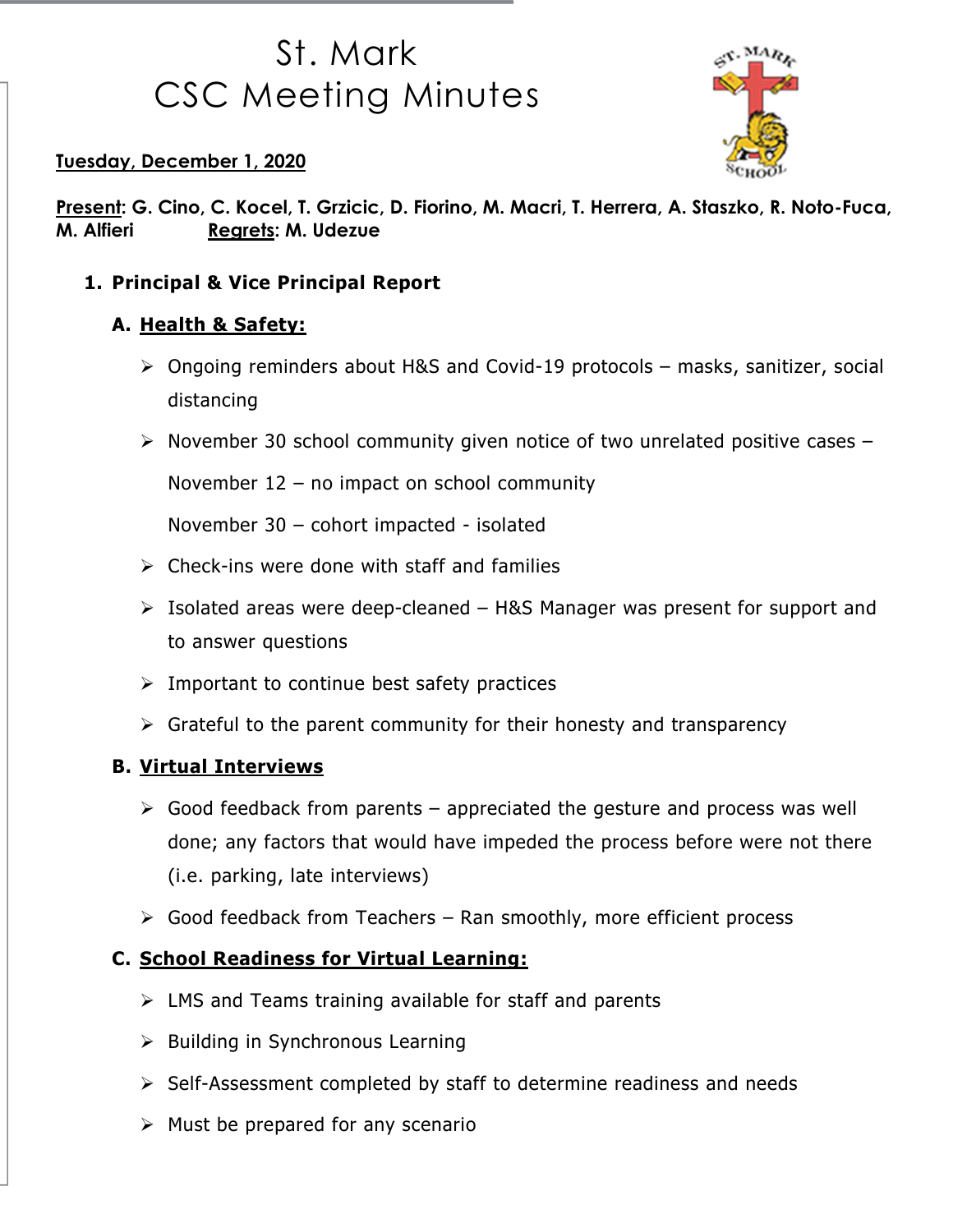- $\triangleright$  Device readiness we have done an inventory of devices, although we do not have enough devices for each student, we will have enough for students who do need technology
- $\triangleright$  Suggestion from T. Herrera Make sure that the Teams App is downloaded to your device

#### • PRO Grant: Sara Westbrook

- $\triangleright$  Dates have been set Thursday, January 21 and Thursday, February 18 2021, both at 7pm
- $\triangleright$  Sara is creating a flyer for the events
- $\triangleright$  Cheryl will work out the details of the RSVP, as well as how to send out the link to parents to join the presentation

#### • Christmas Raffle

- Will be on Cash Online Monday, December 7 and will close off on Monday, December  $14 - 1$  for \$5 and 3 for \$10
- $\triangleright$  Names will be drawn on Wednesday, December 16 ("Winner" Wednesday") and parents can pick up gift cards at school if desired.
- $\triangleright$  Cheryl to work on flyer for parents by Friday, December 4

#### Gift Cards Include:

- Beaumore Nails
- Fortino's
- VG Meats
- Captain Mikes
- Highland Packers
- Lotus
- Pom Poms Children's Hair Salon
- Beyond the Batter

\*Mrs. Stazko/Mrs. Herrera available to volunteer if needed\*